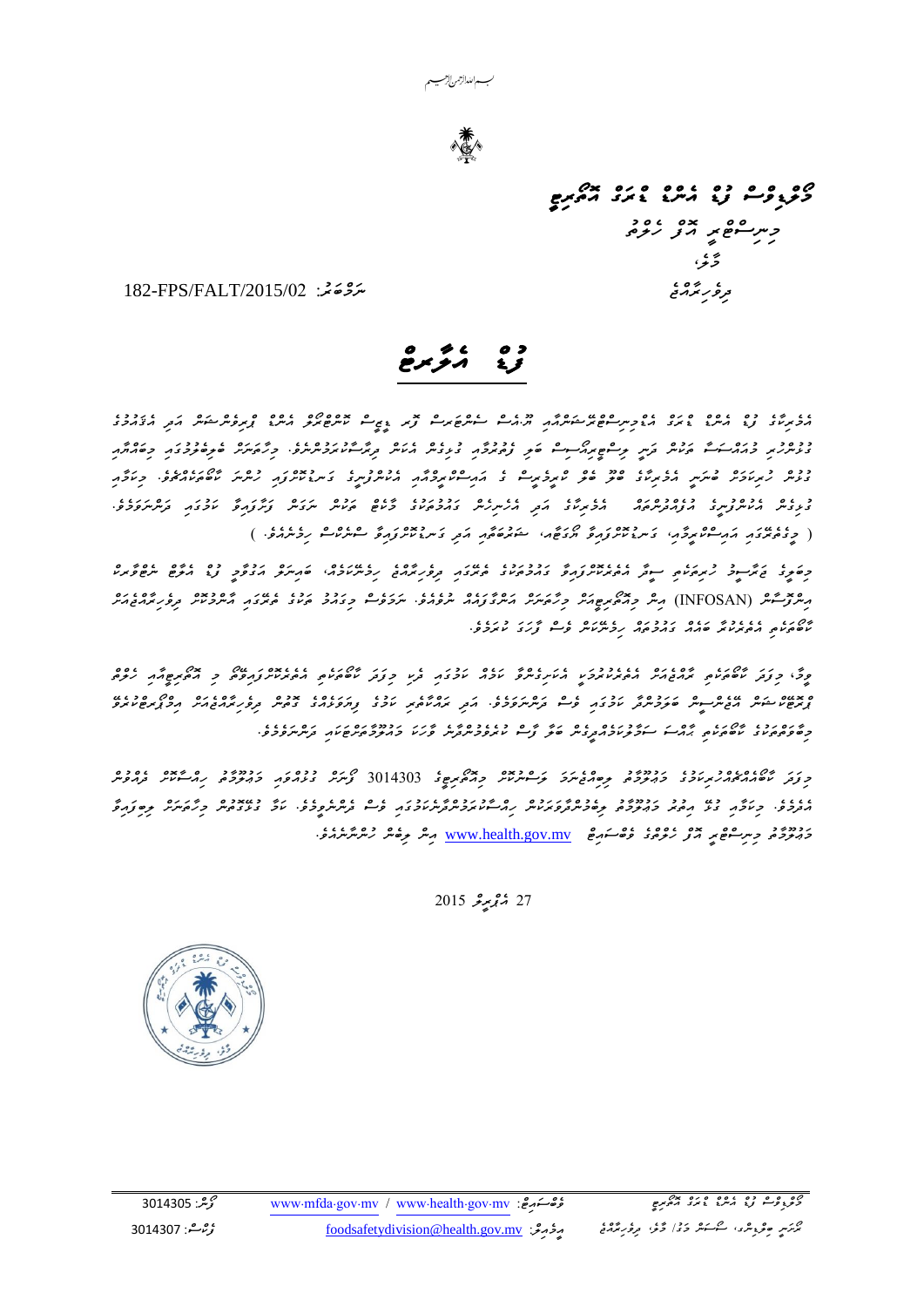# **INFOSAN Alert**

Recall of ice cream and other frozen products due to contamination with Listeria monocytogenes

#### **Date:**

April 24, 2015

# **Countries:**

Anguilla Belize Chile China Dominica Dominican Republic (the) Egypt Haiti Jordan Kuwait Mexico Oman Panama Peru Philippines Qatar Saint Kitts and Nevis Saudi Arabia Trinidad and Tobago United Arab Emirates United States of America Yemen WHO regions:

Eastern Mediterranean Region Western Pacific Region Region of the Americas

# **Hazard:**

Bacteria›Listeria›monocytogenes

# **Food category:**

Snacks, desserts, and other foods Ice cream frozen yogurt sherbet and frozen snacks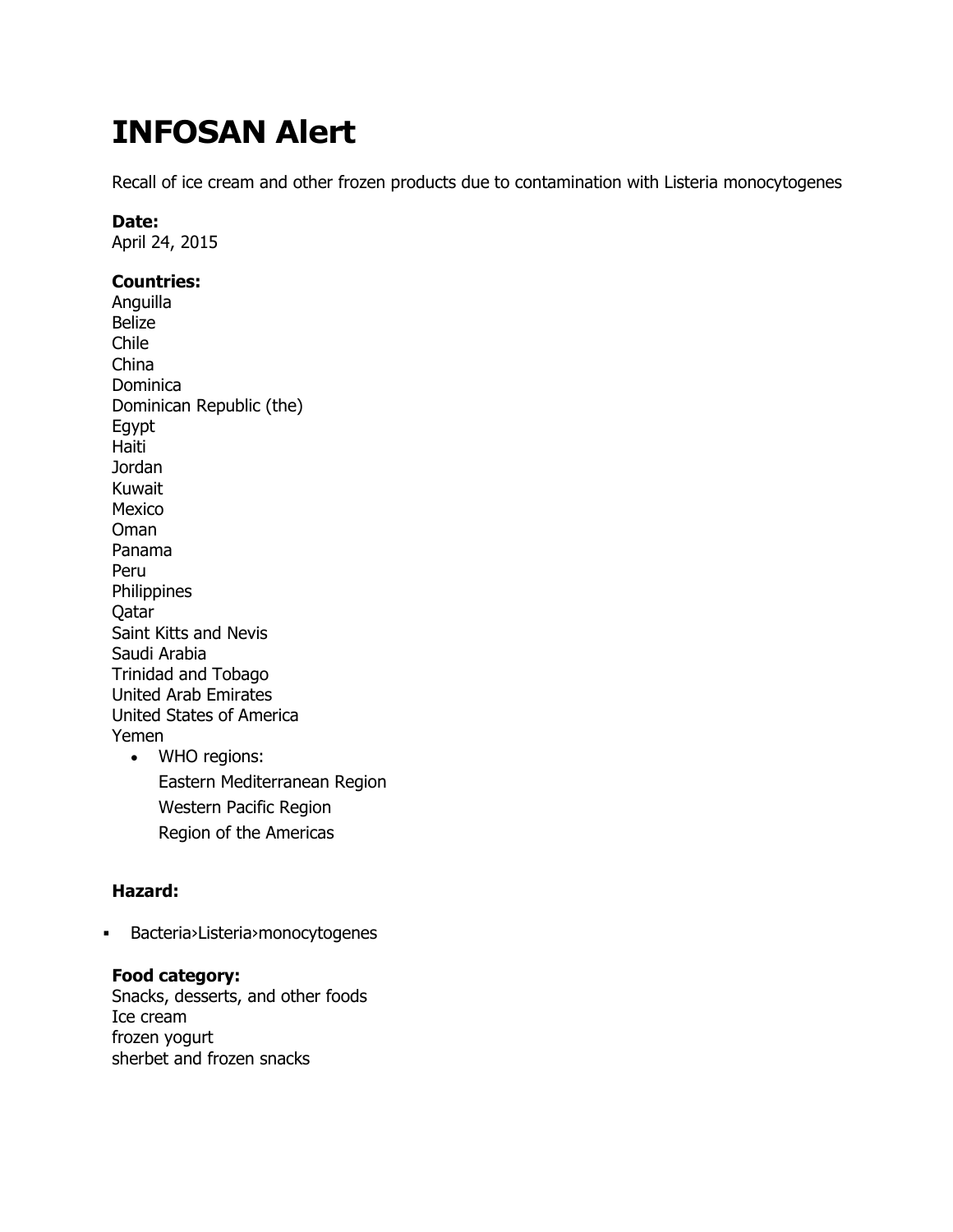**Illness reported:** Yes **Number of Ill people:** 10 **Reported to IHR:** Yes

# **Alert details:**

The U.S. Food and Drug Administration (FDA) along with the Centers for Disease Control and Prevention (CDC) and state and local authorities are investigating a listeriosis outbreak linked to ice cream and other frozen products produced by Blue Bell Creameries. Listeriosis is caused by the bacterium Listeria monocytogenes.

Listeriosis is a rare but serious illness caused by eating food contaminated with the bacterium called *Listeria monocytogenes. Listeria* can cause a serious, life-threatening illness. People at higher risk for listeriosis include adults 65 years or older, people with weakened immune systems, and pregnant women. In pregnant women, listeriosis can cause miscarriage, stillbirth, premature labor, and serious illness or death in newborn babies.

### **Detailed Information from the USA:**

Beginning in March of 2015, Blue Bell Creameries of Brenham, Texas, started voluntarily recalling certain ice cream products potentially contaminated with *Listeria monocytogenes*. On April 20, 2015, the firm expanded its recall to include all of its products currently on the market because they also have the potential to be contaminated with *Listeria monocytogenes*. This recall includes ice cream, frozen yogurt, sherbet and frozen snacks made at all Blue Bell facilities.

As of April 21, 2015, a total of ten people with listeriosis related to this outbreak have been confirmed in the U.S. Illness onset dates ranged from January 2010 to January 2015 and were identified through a retrospective review of the [PulseNet](http://www.cdc.gov/pulsenet/index.html) database for DNA fingerprints that were similar to isolates collected from Blue Bell ice cream samples. All ten (100%) patients were hospitalized, and three deaths have been reported. Several strains of Listeria monocytogenes are involved in this outbreak.

### **International Distribution:**

FDA has received information of international distribution of the recalled product and has notified government authorities of the following countries:

**Belize, British Overseas Territories (Anguilla, Bermuda, Montserrat, Tortola, and Turks and Caicos), Chile, China, Dominica, Dominican Republic, Egypt, Haiti, Jordan, Kuwait, Mexico, Oman, Panama, Peru, Philippines, Qatar, St. Kitts and Nevis, Saudi Arabia, Trinidad and Tobago, United Arab Emirates, and Yemen.**

At this time, FDA is unaware of any other international distribution.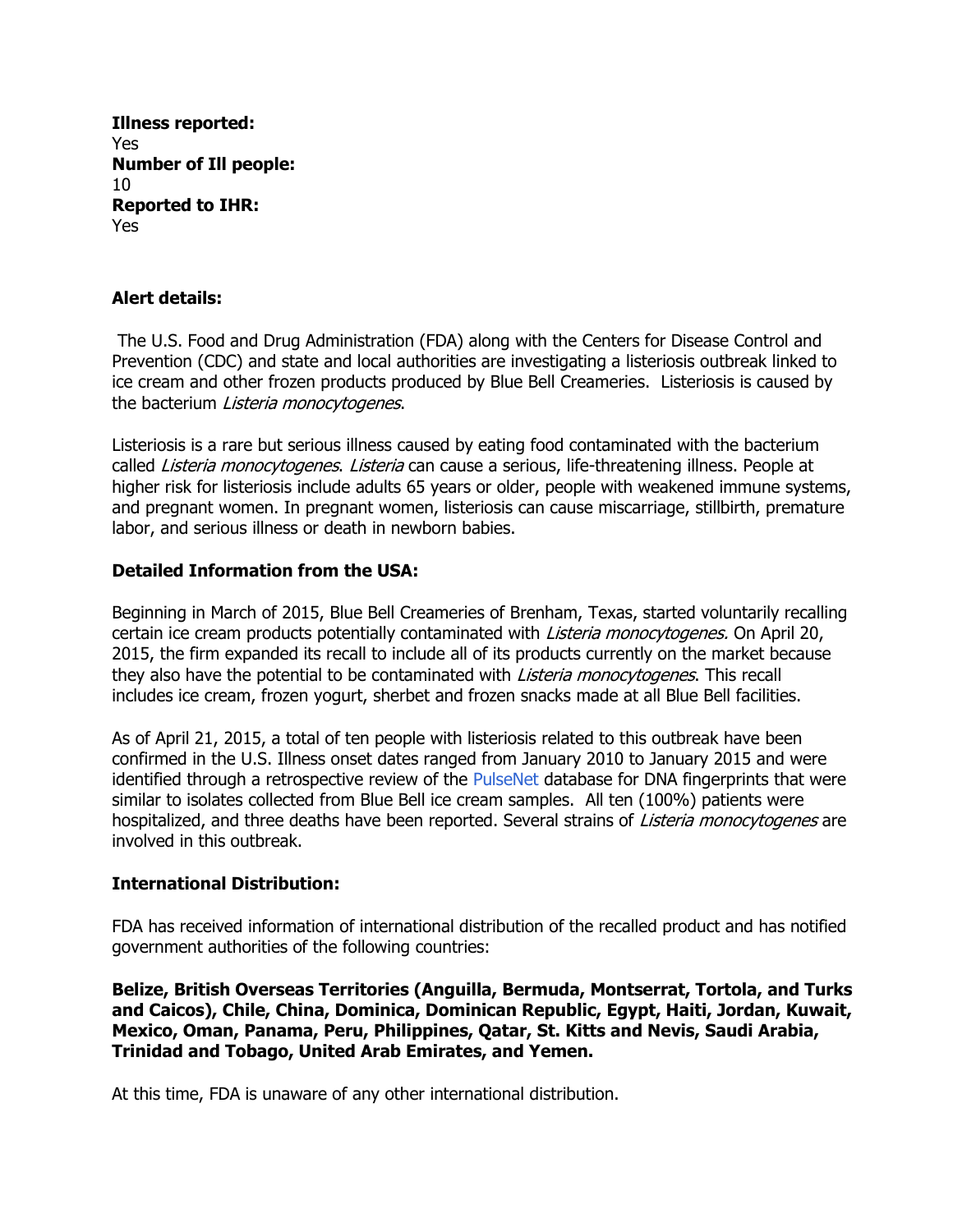#### **Recommendations for Consumers:**

FDA and the CDC have recommended that consumers not eat any Blue Bell brand ice cream or frozen products and institutions and retailers should not sell or serve them. Anyone who experiences fever and muscle aches, sometimes preceded by diarrhea or other gastrointestinal symptoms, or develops fever and chills after eating a Blue Bell ice cream or frozen product (s) should seek medical care and tell the health care provider about any history of eating that product (s). Symptoms can appear from a few days up to a few weeks after consumption of the contaminated food.

### **PFGE Patterns and Whole Genome Sequences:**

Strains belonging to three serotypes 1/2a, 1/2b and 3b are involved in the outbreak displaying 13 different PFGE pattern combinations (AscI and ApaI) of which five have been seen in patients and 12 in the product. One pattern GX6A16.0282,GX6A12.0355 (1/2a) has been isolated from a patient epidemiologically linked to the product but not from the product.

#### **PFGE Pattern (serotype)**

GX6A16.0336,GX6A12.1840 (3b) 35 (0) GX6A16.0061, GX6A12.0026 (1/2b) 19 (1) GX6A16.0336,GX6A12.2255 (3b) 13 (5) GX6A16.0026,GX6A12.0227 (1/2b) 11 (2) GX6A16.0020,GX6A12.0227 (3b) 10 (1) GX6A16.0026, GX6A12.0489 (1/2b) 5 (0) GX6A16.0061, GX6A12.2551 (1/2b) 3 (0) GX6A16.0720, GX6A12.0026 (1/2b) 3 (0) GX6A16.0026, GX6A12.0077 (1/2b) 2 (0) GX6A16.0617, GX6A12.1840 (3b) 2 (0) GX6A16.0282,GX6A12.0355 (1/2a) 0 (1) GX6A16.0061, GX6A12.1512 (1/2b) 1 (0) GX6A16.0207, GX6A12.0511 (1/2b) 1 (0)

# **Frequency in outbreak: non-human (human)**

Tiff-files with examples of the implicated PFGE pattern combinations (and a bundle file with the patterns associated with the outbreak) are attached and the locations of the relevant PFGE patterns are as follows:

| <b>KS14117</b> |                | <b>PFGE Pattern</b>     |
|----------------|----------------|-------------------------|
| AscI: lane 2   | ApaI: lane 4   | GX6A16.0282/GX6A12.0355 |
| <b>SC15015</b> | <b>SC15016</b> |                         |
| AscI: lane 5   | ApaI: lane 5   | GX6A16.0026/GX6A12.0489 |
| AscI: lane 2   | ApaI: lane 2   | GX6A16.0061/GX6A12.1512 |
| AscI: lane 3   | ApaI: lane 3   | GX6A16.0061/GX6A12.0026 |
| AscI: lane 8   | ApaI: lane 8   | GX6A16.0061/GX6A12.2551 |
| <b>SC15017</b> | <b>SC15018</b> |                         |
| AscI: lane 13  | ApaI: lane 13  | GX6A16.0020/GX6A12.0227 |